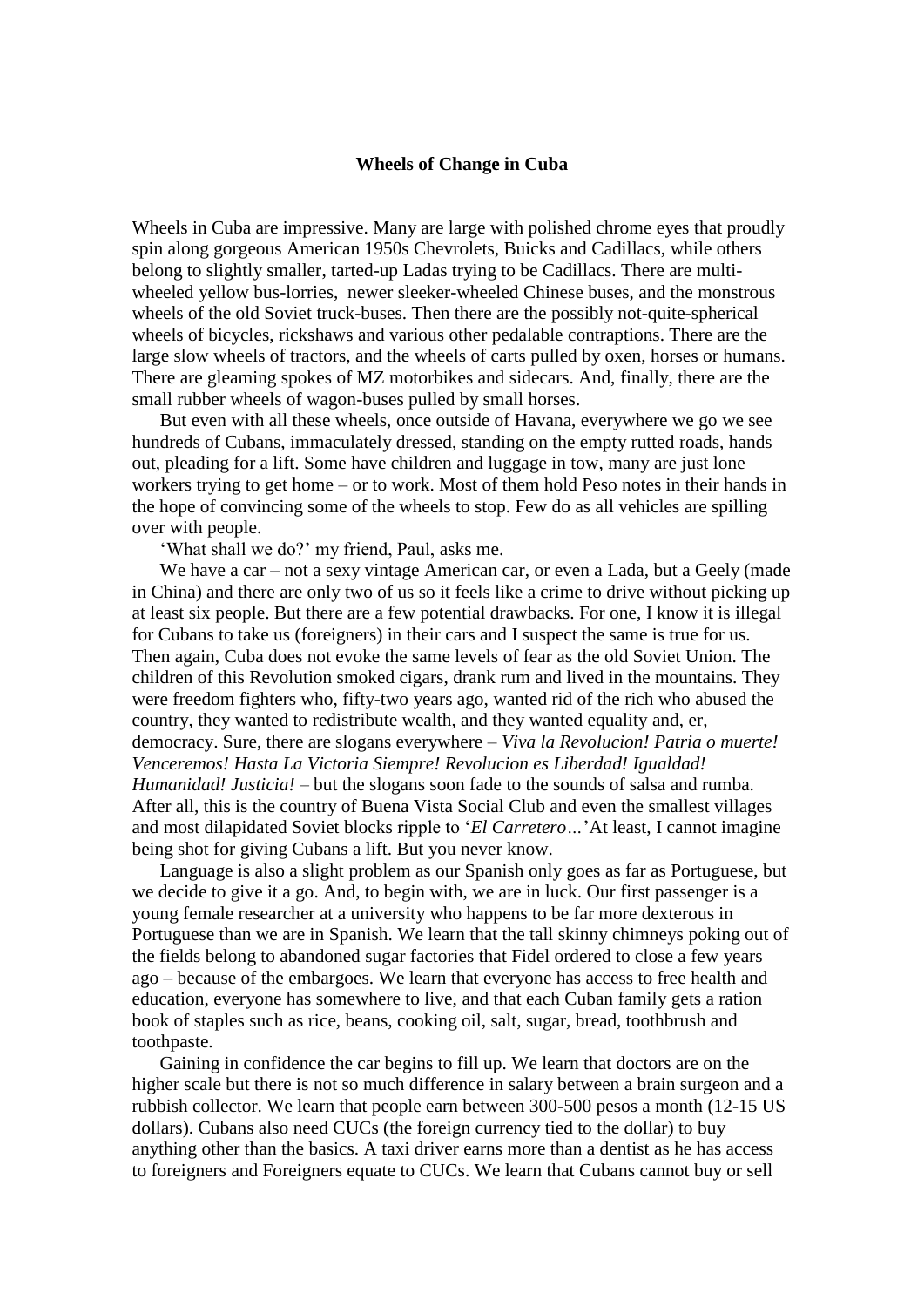houses. But they can swap. Likewise, cars cannot be bought or sold. In the good old days of Soviet support a Lada could be earned by working hard. We learn that all jobs are distributed by the State. Everything, in fact, is distributed by the State. There are no newspapers other than the catchy Granma (named after the famous boat that Fidel used in the Revolution) – an 8-page state-controlled page turner. We learn lots of things. Mostly, we learn that life is not easy.

Things start to go wrong when certain people begin to pick us up. On our way to Pinar del Rio we stop to buy a drink, near a bus-station and we are immediately herded to a table by a young man, offered drinks, escorted to a typical Cuban toilet (without paper on running water).

While Paul is in the toilet the young man comes to me and holds the adjacent chair. 'Can I sit? My name is Oswaldo.' His hands shake as he lights a cigarette.

Then it comes: would we give him a lift to Viñales? It's Sunday and there's no public transport and he desperately needs to get home. He puts his hand to his heart.

This makes me suspicious and I shake my head and say that we want to visit many other places on the way, eat lunch….

He says that's fine – only he needs to get back before the evening. I say we will ask Paul. Paul says yes.

For the next three hours, Oswaldo tries to persuade us to stay in his mother's *casa particular* (a room in a private house), eat at his aunt's *paladar* (a meal in a private house), go riding on his cousin's horses. He will take us to Cayo Jutius, the most beautiful beach in Cuba. He becomes more and more sullen when we won't commit to his offers but perks up when we say we are hungry and want to stop to eat – he knows just the place. In the meantime, we see a sign to 'Restaurante' and turn off, much to his indignation and cries of 'the food is not good here!' but as soon as we go inside, he is off talking to the owner. We order *Moros y cristianos* (Moors and Christians – black bean rice), salad for us all and he asks for a beer. The bill comes to about the average monthly salary (15 CUC) and then Oswaldo quickly talks to the owner to negotiate his cut. When we finally reach our destination he gets out the car without even thanking us.

Another time we are on our way from Santa Clara to Trinidad and we come to a junction with no sign (not unusual) and slow down wondering which way to go. Before we know two men are getting in the car. Their names are Manuel and Yunier. They are fishermen who had to go to Cienfuegos to renew their licence. They have been waiting for five hours. Offers of Manuel's mother's *casa particular*, dinner at his house and riding on the beach begin almost immediately. Several offers later we get a puncture. Paul and Yunier swiftly change the tyre – amazingly there is a spare. But we need to repair the punctured tyre and it is getting late. They take us to a cousin's who lives along a dirt track just outside of Trinidad. The sun is setting, goats, dogs, chickens and children wander around the shacks, a woman gathers in washing from a line between a tree and a post which could be an electricity pole if it weren't for the wire hanging off. The place stinks of rubbish and sewage, made bearable only by the sound of music that rumbles out of at least three habitations. A large shirtless man comes to meet us. Paul disappears with the guys to get the spare tyre repaired.

The three of them come back some ten minutes later. 'I don't believe it,' Paul says, getting into the car. The other two creep into the back. 'Incredible,' Yunier says. 'I'm very sorry,' Manuel says. 'What?' I say. 'Forty CUC!'